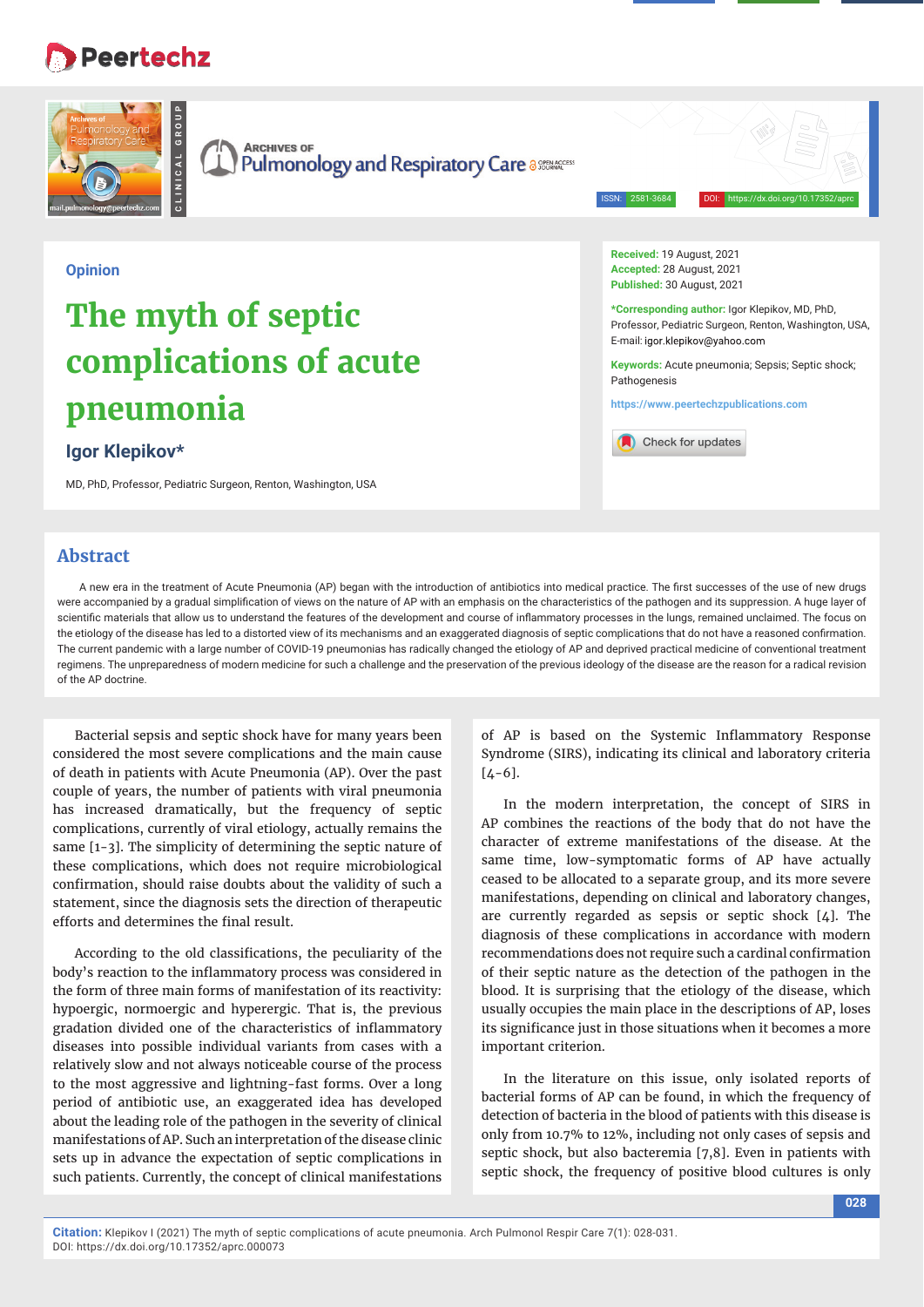from 13.2% to 18%, and the comparative mortality rates from this complication among patients with positive and negative tests do not have significant differences [9,10].

The main reason for the negative results of bacteriological blood tests in most patients with AP with sepsis and septic shock is explained by the effect of preliminary antibacterial therapy [11-13]. The paradoxical nature of this conclusion is obvious, since it turns out that, on the one hand, antibiotics effectively destroy bacteria, but, on the other hand, they are not able to prevent the development of septic complications. This strange and illogical explanation could arise only on the basis of the complete dependence of the ideas about the clinical manifestations of AP on the leading role of its pathogen.

The idea of the causes of the severity of clinical manifestations of AP should change dramatically if we remember the fundamental features of lung tissue damage. In modern publications, the features of the mechanisms accompanying inflammation in the lungs are not given due attention, therefore, cases of sepsis and septic shock in patients with AP are analyzed in the general group of similar complications in other diseases. The general material of the analysis of these complications usually includes information about diseases of various localization and cardinal differences in pathogenesis, where patients with lung tissue inflammation account for up to 40-50% [6]. The combination of diseases with diametrically opposite pathogenetic mechanisms is a very serious misconception about such analytical work.

Even very scant information on the topic covered, which is presented above, gives reason for reflection and a thorough analysis of the validity of existing ideas. Such an examination will not bring full-fledged conclusions if we ignore a number of fundamental foundations of the AP. First of all, it is necessary to recall the general mechanisms of inflammatory transformation of tissues in the affected area.

There is no need to prove the fact that the basis of the pathological restructuring of tissue structures in the focus of acute inflammation is the indispensable development of a consistent reaction of blood vessels with a violation of blood flow in them and increased permeability of the walls. This transformation is also necessarily accompanied by five classic signs of inflammation: heat, pain, redness, swelling and loss of function. The last sign, a violation of the function of the affected organ, plays a leading role in the clinical manifestations and features of the disease.

But, the main feature of the topic under discussion is the fact that AP is the only inflammatory process that occurs in the small circle of blood circulation, unlike all other nosologies localized in the large circle. The inverse proportion of the functional state between the two circulatory circles with their inseparable anatomical and functional connection and interdependence underlies the fundamental differences between the pathological mechanisms of AP and inflammatory diseases of other localization. In this regard, the interpretation of the pathogenesis of AP by analogy with other forms of acute inflammation can in no way have the same scenario. The

assessment of the detected deviations of blood flow parameters should also have a different interpretation.

The appearance of a focus of acute inflammation in the vessels of the small circle is a disaster for the body and the cause that disrupts the balance between the two halves of the circulatory system. The localization of this zone not only creates a physical obstacle to the main blood flow, which is ejected by the right half of the heart (Figure 1), but also is a source of reflex spasm of the pulmonary vessels  $[14-16]$ . The pressure in the vessels of the small circle begins to grow, and its throughput decreases. To correct this situation and avoid asynchronous operation of the cardiovascular system, which is incompatible with life, the body changes the parameters of the large circle of blood circulation, reducing the pressure in it and increasing its volume for a sudden "excess" of circulating blood (Schwiegk's reflex).

Autonomous regulation of blood circulation is one of the fundamental materials of medical science, and the described mechanism allows the body to avoid hemodynamic shifts in the AP that become incompatible with life. The more aggressive the inflammatory process develops, the less time the body has to adapt and the more serious deviations are observed as a result. In such situations, the hyperergic reaction of the body to a sudden problem has long been considered as sepsis, although no evidence of the generalization of the infectious onset is given. In the most critical situations, secondary changes in peripheral hemodynamics fully correspond to the definition of shock, the origin of which is associated with damage to



**Figure 1:** Schematic representation of the human circulatory system. The comparative value of foci of acute inflammation (black fields) for different organs and blood flow volumes, depending on the possible localization

**Citation:** Klepikov I (2021) The myth of septic complications of acute pneumonia. Arch Pulmonol Respir Care 7(1): 028-031. DOI: https://dx.doi.org/10.17352/aprc.000073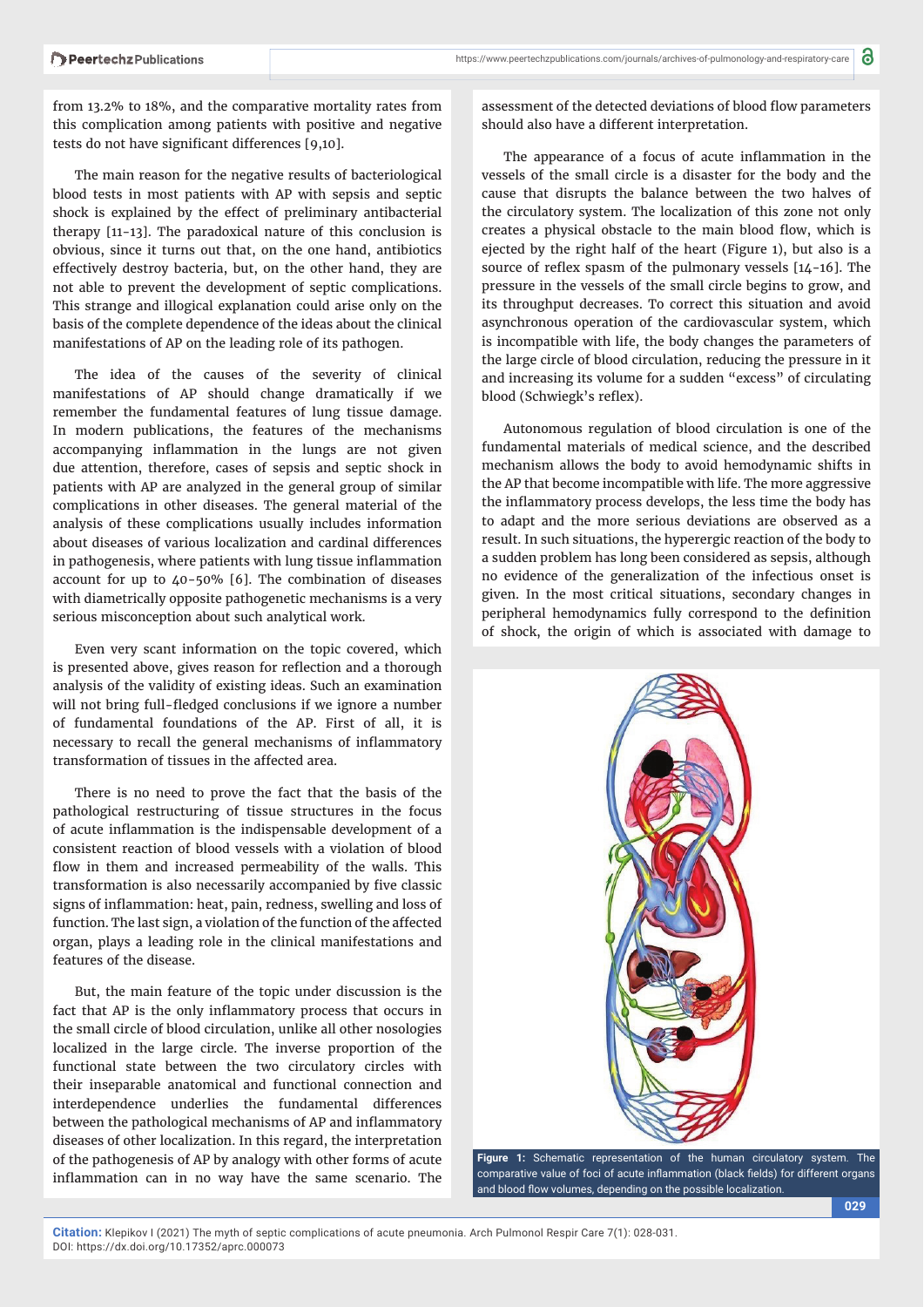the pulmonary vessels and the body's attempt to restore the proportions between the two circles of blood circulation and the synchronicity of their work. This variant of shock is not caused by a septic factor, and it would be more correct to designate it as a pulmonal shock [17].

Incorrect interpretation of the cause of severe AP increases the concentration of attention on the etiology of the process in many cases without specifying a specific pathogen and leaves aside the true causes and mechanisms of critical situations. These misconceptions are further deepened as a result of existing approaches to assessing the condition of patients. The lesion of the vessels of the small circle is an indispensable result of inflammation of the lung tissue and the source of the resulting catastrophe of blood circulation. However, the idea of the septic nature of generalized circulatory disorders involves diagnosis, interpretation and their subsequent correction based on the parameters of peripheral blood flow. These principles, which are quite acceptable in other localities of the primary focus of inflammation, have the opposite meaning in patients with AP, when shifts in peripheral blood circulation are secondary and more reflect the adaptation process, rather than the initial manifestations of the disease.

The inverse relationship of blood pressure indicators in the small and large circles of blood circulation is well known, but the significance and role of this phenomenon in the pathogenesis of AP is not even mentioned today. Modern recommendations and protocols for the diagnosis and treatment of AP complications are focused on the leading role of etiology in the development and course of the disease. The cause and the beginning of this pathology is considered to be its causative agent, and the further dynamics of the process and its consequences are determined as a result of the aggressive properties of this cause. The existing principles allow us to widely use such diagnoses as" sepsis" and" septic shock", without resorting to bacteriological confirmation of these complications. The inviolability of this misconception continues to spread today to COVID-19 pneumonia. The severity of this form of the disease is explained by the development of viral sepsis and viral shock, which are considered as causes only by analogy with the existing concept of AP, without any objective evidence [1-3].

Widespread modern ideas about the nature of AP began to form after the introduction of antibiotics into medical practice. For many years, the treatment of this category of patients was defined as "antibiotics alone", creating a halo of the main problem of the disease around its pathogen. The desire to suppress the main cause of AP has narrowed and simplified the general view of the problem, leaving a huge layer of scientific materials unclaimed. Over the years, the etiotropic principle of AP treatment has turned into an endless search for a "pill for pneumonia", and most of the discussions on this problem have been devoted to finding, testing and comparing drugs that could act against the pathogen or its individual aggressive functions.

Although the action of antibiotics is aimed only at suppressing bacterial pathogens and does not directly affect damaged tissues, they have been considered for many decades and still continue to be considered as the main treatment

for acute inflammation in the lungs. The elimination of the inflammatory transformation of the organ and, most importantly, the restoration of its impaired function with such principles of treatment actually falls entirely on the compensatory and adaptive systems of the body. Additional medical care, which became more and more necessary over the years, was symptomatic, not pathogenetic. In this regard, the shortcomings of the existing concept of AP and the principles of its complex treatment have recently become quite obvious.

In the current SARS-CoV-2 pandemic, when a single agent spreads, there is an infinite range of clinical variants of infection, the diversity of which can no longer be explained, as before, only by the difference in pathogens. The priority of antibiotics has also become irrelevant in the treatment of CAVID-19 pneumonia, but an equivalent replacement for this etiotropic therapy is being intensively searched for in the hope of creating a new "pill for pneumonia". And while such a remedy has not been found, the reality of current events does not give grounds to talk about a catastrophic increase in mortality in coronavirus pneumonia. According to objective statistics, this indicator remains at the same figures as the mortality rate of recent years from bacterial forms of AP [6,18-25]. The reason for the identity of these indicators cannot go unnoticed, and its explanation requires an unbiased analysis, since previously it was believed that patients with AP are treated at the maximum possible level, and now we are talking only about auxiliary methods.

The facts of today's reality not only reflect the unpreparedness of modern medicine for the new features of the development of AP. The illusions about the universality and exceptional importance of antibiotics for the treatment process were destroyed by the counter-resistance of the microflora surrounding us. The negative biological consequences of prolonged antibacterial therapy have long been an undoubted fact and are well known. However, in recent years, another consequence of the sympathies and preferences of stencils for this type of medical care has become increasingly obvious. The instinctively established priority of antibiotics over other methods of AP treatment led to a negative didactic effect, which distorted ideas about the nature of the disease. These views dominate today and, contrary to the basic medical and biological canons, are accepted as the official truth in the last instance.

The latter circumstance is the main obstacle to solving the AP problem, distorting the understanding of the essence of the tasks and shifting the emphasis when determining the goal and ways to achieve it. In the context of the topic under discussion, further search for optimal solutions to the problem of AP requires recognition of existing conceptual misconceptions and a radical revision of the doctrine of the disease. This report is devoted only to the causes of excessive diagnosis of septic complications and is only one of the distorted links in the general system of views on the nature and mechanisms of the disease. A broader argumentation of the AP doctrine, adapted to the basic materials of medical science, can be found in published books that contain not only the theoretical concept, but also the results of its successful clinical testing [26,27].

**Citation:** Klepikov I (2021) The myth of septic complications of acute pneumonia. Arch Pulmonol Respir Care 7(1): 028-031. DOI: https://dx.doi.org/10.17352/aprc.000073